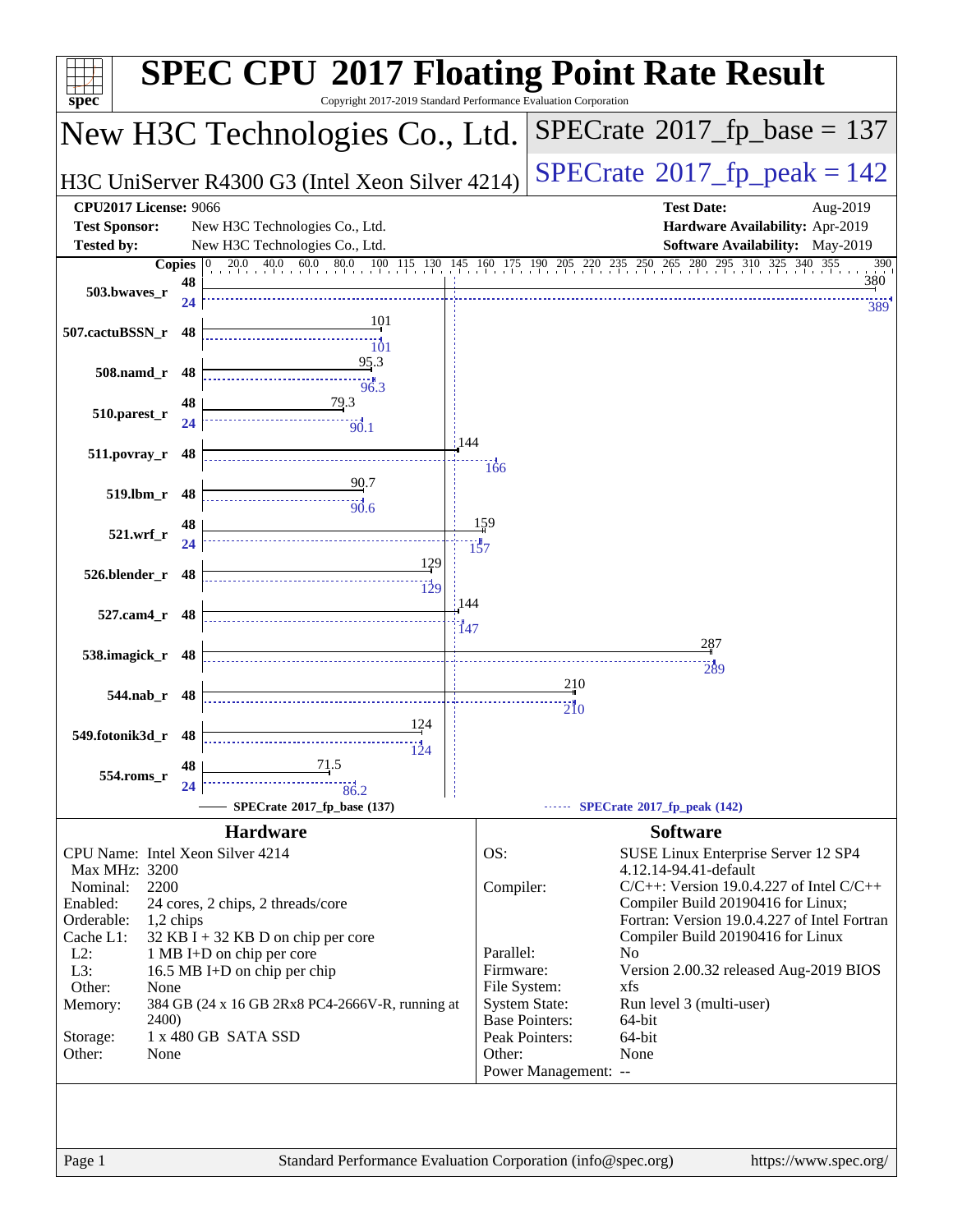| <b>SPEC CPU®2017 Floating Point Rate Result</b>                                                                                                                                                                              |                                                                   |                                                                                                          |            |                |              |                        |              |                     |                |                          |                |              |                                            |              |
|------------------------------------------------------------------------------------------------------------------------------------------------------------------------------------------------------------------------------|-------------------------------------------------------------------|----------------------------------------------------------------------------------------------------------|------------|----------------|--------------|------------------------|--------------|---------------------|----------------|--------------------------|----------------|--------------|--------------------------------------------|--------------|
| Copyright 2017-2019 Standard Performance Evaluation Corporation<br>$\mathbf{Spec}^*$                                                                                                                                         |                                                                   |                                                                                                          |            |                |              |                        |              |                     |                |                          |                |              |                                            |              |
| New H3C Technologies Co., Ltd.                                                                                                                                                                                               |                                                                   |                                                                                                          |            |                |              |                        |              |                     |                |                          |                |              | $SPECrate$ <sup>®</sup> 2017_fp_base = 137 |              |
| $SPECrate^{\circledcirc}2017_fp\_peak = 142$<br>H3C UniServer R4300 G3 (Intel Xeon Silver 4214)                                                                                                                              |                                                                   |                                                                                                          |            |                |              |                        |              |                     |                |                          |                |              |                                            |              |
| CPU2017 License: 9066<br><b>Test Date:</b><br>Aug-2019                                                                                                                                                                       |                                                                   |                                                                                                          |            |                |              |                        |              |                     |                |                          |                |              |                                            |              |
| <b>Test Sponsor:</b>                                                                                                                                                                                                         | Hardware Availability: Apr-2019<br>New H3C Technologies Co., Ltd. |                                                                                                          |            |                |              |                        |              |                     |                |                          |                |              |                                            |              |
| <b>Tested by:</b>                                                                                                                                                                                                            |                                                                   | New H3C Technologies Co., Ltd.                                                                           |            |                |              |                        |              |                     |                |                          |                |              | <b>Software Availability:</b> May-2019     |              |
|                                                                                                                                                                                                                              |                                                                   |                                                                                                          |            |                |              | <b>Results Table</b>   |              |                     |                |                          |                |              |                                            |              |
|                                                                                                                                                                                                                              |                                                                   |                                                                                                          |            | <b>Base</b>    |              |                        |              |                     |                |                          | <b>Peak</b>    |              |                                            |              |
| <b>Benchmark</b>                                                                                                                                                                                                             | <b>Copies</b><br>48                                               | <b>Seconds</b>                                                                                           | Ratio      | <b>Seconds</b> | Ratio<br>380 | <b>Seconds</b><br>1266 | Ratio<br>380 | <b>Copies</b><br>24 | <b>Seconds</b> | <b>Ratio</b>             | <b>Seconds</b> | <b>Ratio</b> | <b>Seconds</b>                             | <b>Ratio</b> |
| 503.bwaves_r<br>507.cactuBSSN r                                                                                                                                                                                              | 48                                                                | 1267<br>602                                                                                              | 380<br>101 | 1267<br>602    | 101          | 603                    | 101          | 48                  | 618            | <b>389</b><br><b>101</b> | 618<br>603     | 389<br>101   | 619<br>603                                 | 389<br>101   |
| $508$ .namd $r$                                                                                                                                                                                                              | 48                                                                | 479                                                                                                      | 95.1       | 477            | 95.5         | 479                    | 95.3         | 48                  | 603<br>474     | 96.1                     | 470            | 97.1         | 473                                        | 96.3         |
| 510.parest_r                                                                                                                                                                                                                 | 48                                                                | 1578                                                                                                     | 79.6       | 1583           | 79.3         | 1584                   | 79.3         | 24                  | 697            | 90.1                     | 697            | 90.0         | 697                                        | 90.1         |
| 511.povray_r                                                                                                                                                                                                                 | 48                                                                | 779                                                                                                      | 144        | 778            | 144          | 775                    | 145          | 48                  | 675            | 166                      | 677            | <b>166</b>   | 677                                        | 166          |
| 519.lbm_r                                                                                                                                                                                                                    | 48                                                                | 558                                                                                                      | 90.7       | 558            | 90.7         | 557                    | 90.8         | 48                  | 558            | 90.6                     | 558            | 90.6         | 559                                        | 90.5         |
| $521.wrf_r$                                                                                                                                                                                                                  | 48                                                                | 674                                                                                                      | 159        | 675            | 159          | 681                    | 158          | 24                  | 341            | 158                      | 343            | 157          | 344                                        | 156          |
| 526.blender r                                                                                                                                                                                                                | 48                                                                | 565                                                                                                      | 129        | 565            | 129          | 567                    | 129          | 48                  | 566            | 129                      | 565            | 129          | 565                                        | 129          |
| 527.cam4 r                                                                                                                                                                                                                   | 48                                                                | 583                                                                                                      | 144        | 580            | 145          | 582                    | <u>144</u>   | 48                  | 569            | 148                      | 573            | 146          | 572                                        | 147          |
| 538.imagick_r                                                                                                                                                                                                                | 48                                                                | 416                                                                                                      | 287        | 415            | 287          | 415                    | 288          | 48                  | 414            | 289                      | 413            | 289          | 413                                        | 289          |
| 544.nab_r                                                                                                                                                                                                                    | 48                                                                | 383                                                                                                      | 211        | 384            | 210          | 386                    | 209          | 48                  | 386            | 209                      | 385            | <b>210</b>   | 384                                        | 211          |
| 549.fotonik3d_r                                                                                                                                                                                                              | 48                                                                | 1511                                                                                                     | 124        | 1513           | 124          | 1514                   | 124          | 48                  | 1514           | 124                      | 1513           | 124          | 1515                                       | 123          |
| $554$ .roms r                                                                                                                                                                                                                | 48                                                                | 1066                                                                                                     | 71.5       | 1067           | 71.5         | 1065                   | 71.6         | 24                  | 443            | 86.2                     | 442            | 86.4         | 443                                        | 86.2         |
| $SPECrate^{\circ}2017$ _fp_base =                                                                                                                                                                                            |                                                                   |                                                                                                          | 137        |                |              |                        |              |                     |                |                          |                |              |                                            |              |
| $SPECrate$ <sup>®</sup> 2017_fp_peak =                                                                                                                                                                                       |                                                                   |                                                                                                          | 142        |                |              |                        |              |                     |                |                          |                |              |                                            |              |
|                                                                                                                                                                                                                              |                                                                   | Results appear in the order in which they were run. Bold underlined text indicates a median measurement. |            |                |              |                        |              |                     |                |                          |                |              |                                            |              |
| <b>Submit Notes</b>                                                                                                                                                                                                          |                                                                   |                                                                                                          |            |                |              |                        |              |                     |                |                          |                |              |                                            |              |
| The numactl mechanism was used to bind copies to processors. The config file option 'submit'<br>was used to generate numactl commands to bind each copy to a specific processor.<br>For details, please see the config file. |                                                                   |                                                                                                          |            |                |              |                        |              |                     |                |                          |                |              |                                            |              |
| <b>Operating System Notes</b><br>Stack size set to unlimited using "ulimit -s unlimited"                                                                                                                                     |                                                                   |                                                                                                          |            |                |              |                        |              |                     |                |                          |                |              |                                            |              |

#### **[General Notes](http://www.spec.org/auto/cpu2017/Docs/result-fields.html#GeneralNotes)**

Environment variables set by runcpu before the start of the run: LD\_LIBRARY\_PATH = "/home/speccpu/lib/intel64"

 Binaries compiled on a system with 1x Intel Core i9-799X CPU + 32GB RAM memory using Redhat Enterprise Linux 7.5 Transparent Huge Pages enabled by default Prior to runcpu invocation Filesystem page cache synced and cleared with: sync; echo 3> /proc/sys/vm/drop\_caches runcpu command invoked through numactl i.e.: numactl --interleave=all runcpu <etc> NA: The test sponsor attests, as of date of publication, that CVE-2017-5754 (Meltdown) is mitigated in the system as tested and documented.

**(Continued on next page)**

| Page 2 | Standard Performance Evaluation Corporation (info@spec.org) | https://www.spec.org/ |
|--------|-------------------------------------------------------------|-----------------------|
|--------|-------------------------------------------------------------|-----------------------|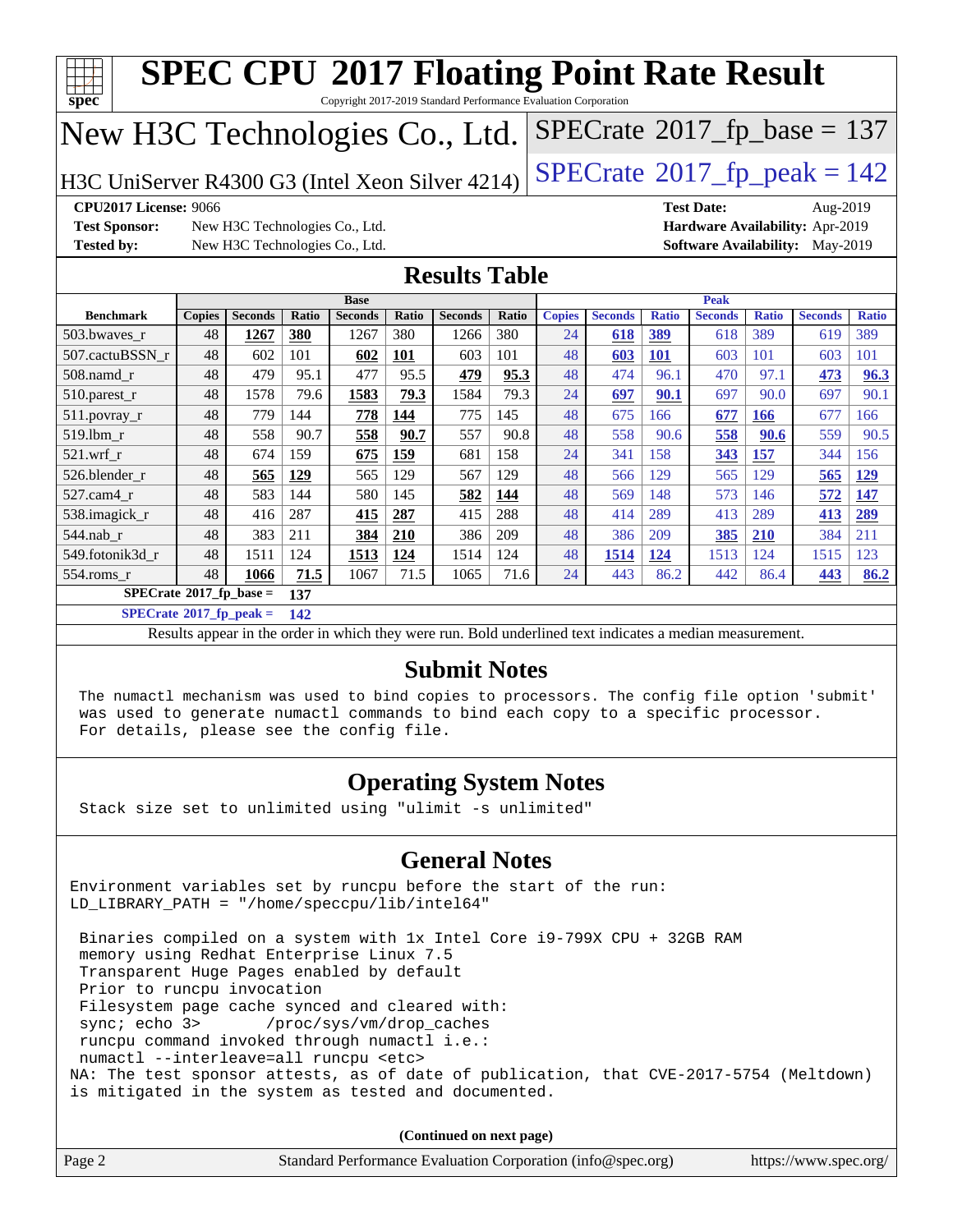| S<br>Dе |  |  |  |  |  |  |
|---------|--|--|--|--|--|--|

# **[SPEC CPU](http://www.spec.org/auto/cpu2017/Docs/result-fields.html#SPECCPU2017FloatingPointRateResult)[2017 Floating Point Rate Result](http://www.spec.org/auto/cpu2017/Docs/result-fields.html#SPECCPU2017FloatingPointRateResult)**

Copyright 2017-2019 Standard Performance Evaluation Corporation

## New H3C Technologies Co., Ltd.

H3C UniServer R4300 G3 (Intel Xeon Silver 4214) [SPECrate](http://www.spec.org/auto/cpu2017/Docs/result-fields.html#SPECrate2017fppeak)®  $2017$  fp peak = 142

 $SPECTate@2017_fp\_base = 137$ 

#### **[CPU2017 License:](http://www.spec.org/auto/cpu2017/Docs/result-fields.html#CPU2017License)** 9066 **[Test Date:](http://www.spec.org/auto/cpu2017/Docs/result-fields.html#TestDate)** Aug-2019

**[Test Sponsor:](http://www.spec.org/auto/cpu2017/Docs/result-fields.html#TestSponsor)** New H3C Technologies Co., Ltd. **[Hardware Availability:](http://www.spec.org/auto/cpu2017/Docs/result-fields.html#HardwareAvailability)** Apr-2019 **[Tested by:](http://www.spec.org/auto/cpu2017/Docs/result-fields.html#Testedby)** New H3C Technologies Co., Ltd. **[Software Availability:](http://www.spec.org/auto/cpu2017/Docs/result-fields.html#SoftwareAvailability)** May-2019

#### **[General Notes \(Continued\)](http://www.spec.org/auto/cpu2017/Docs/result-fields.html#GeneralNotes)**

Yes: The test sponsor attests, as of date of publication, that CVE-2017-5753 (Spectre variant 1) is mitigated in the system as tested and documented. Yes: The test sponsor attests, as of date of publication, that CVE-2017-5715 (Spectre variant 2) is mitigated in the system as tested and documented.

#### **[Platform Notes](http://www.spec.org/auto/cpu2017/Docs/result-fields.html#PlatformNotes)**

Page 3 Standard Performance Evaluation Corporation [\(info@spec.org\)](mailto:info@spec.org) <https://www.spec.org/> BIOS Settings: Set LLC Prefetch to Disabled Set XPT Prefetch to Auto Sysinfo program /home/speccpu/bin/sysinfo Rev: r5974 of 2018-05-19 9bcde8f2999c33d61f64985e45859ea9 running on linux-jtlb Fri Aug 23 00:07:13 2019 SUT (System Under Test) info as seen by some common utilities. For more information on this section, see <https://www.spec.org/cpu2017/Docs/config.html#sysinfo> From /proc/cpuinfo model name : Intel(R) Xeon(R) Silver 4214 CPU @ 2.20GHz 2 "physical id"s (chips) 48 "processors" cores, siblings (Caution: counting these is hw and system dependent. The following excerpts from /proc/cpuinfo might not be reliable. Use with caution.) cpu cores : 12 siblings : 24 physical 0: cores 0 1 2 3 4 5 8 9 10 11 12 13 physical 1: cores 0 1 2 3 4 5 8 9 10 11 12 13 From lscpu: Architecture: x86\_64 CPU op-mode(s): 32-bit, 64-bit Byte Order: Little Endian  $CPU(s):$  48 On-line CPU(s) list: 0-47 Thread(s) per core: 2 Core(s) per socket: 12 Socket(s): 2 NUMA node(s): 2 Vendor ID: GenuineIntel CPU family: 6 Model: 85 Model name: Intel(R) Xeon(R) Silver 4214 CPU @ 2.20GHz Stepping: 7 CPU MHz: 2200.000 CPU max MHz: 3200.0000 **(Continued on next page)**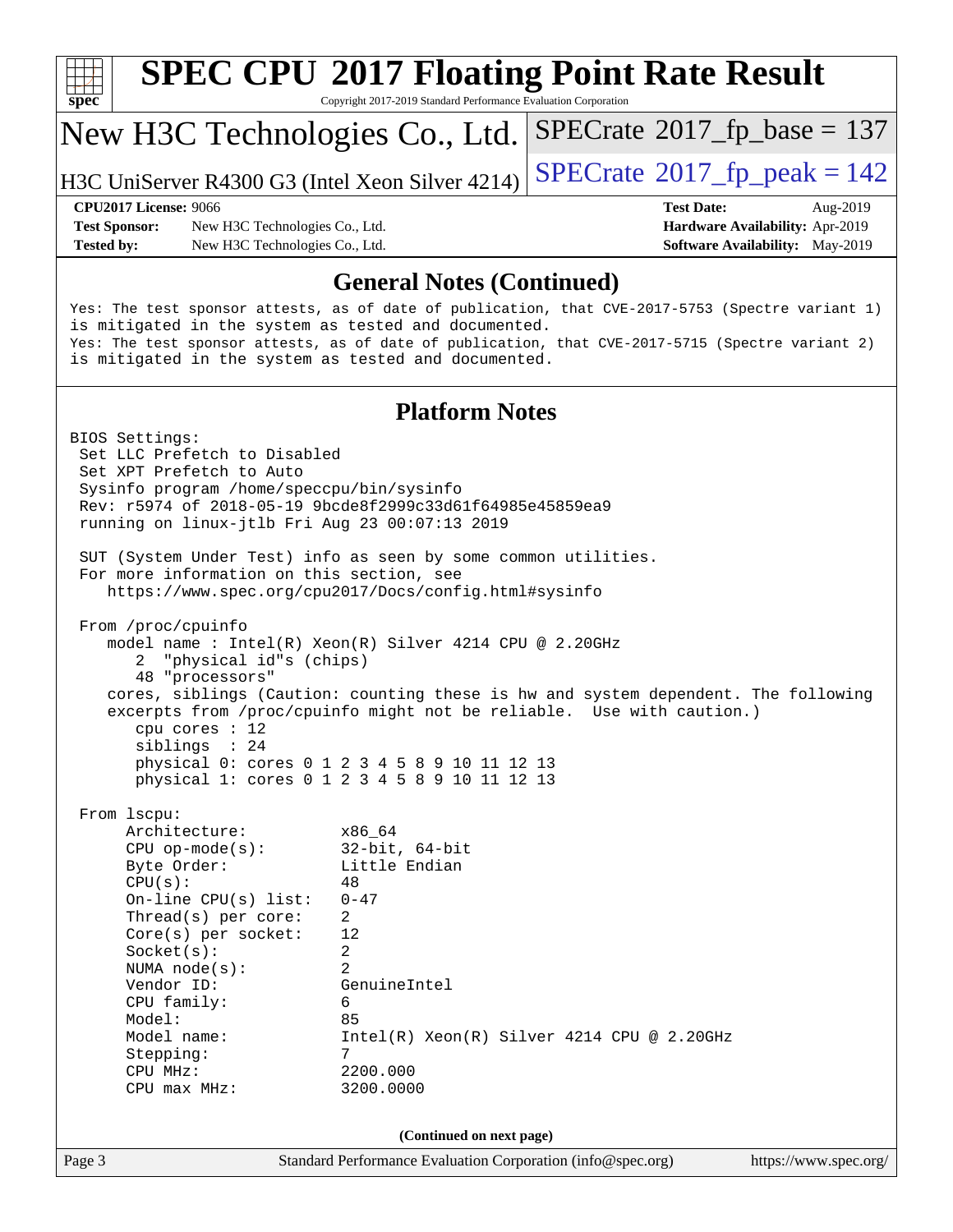

Page 4 Standard Performance Evaluation Corporation [\(info@spec.org\)](mailto:info@spec.org) <https://www.spec.org/>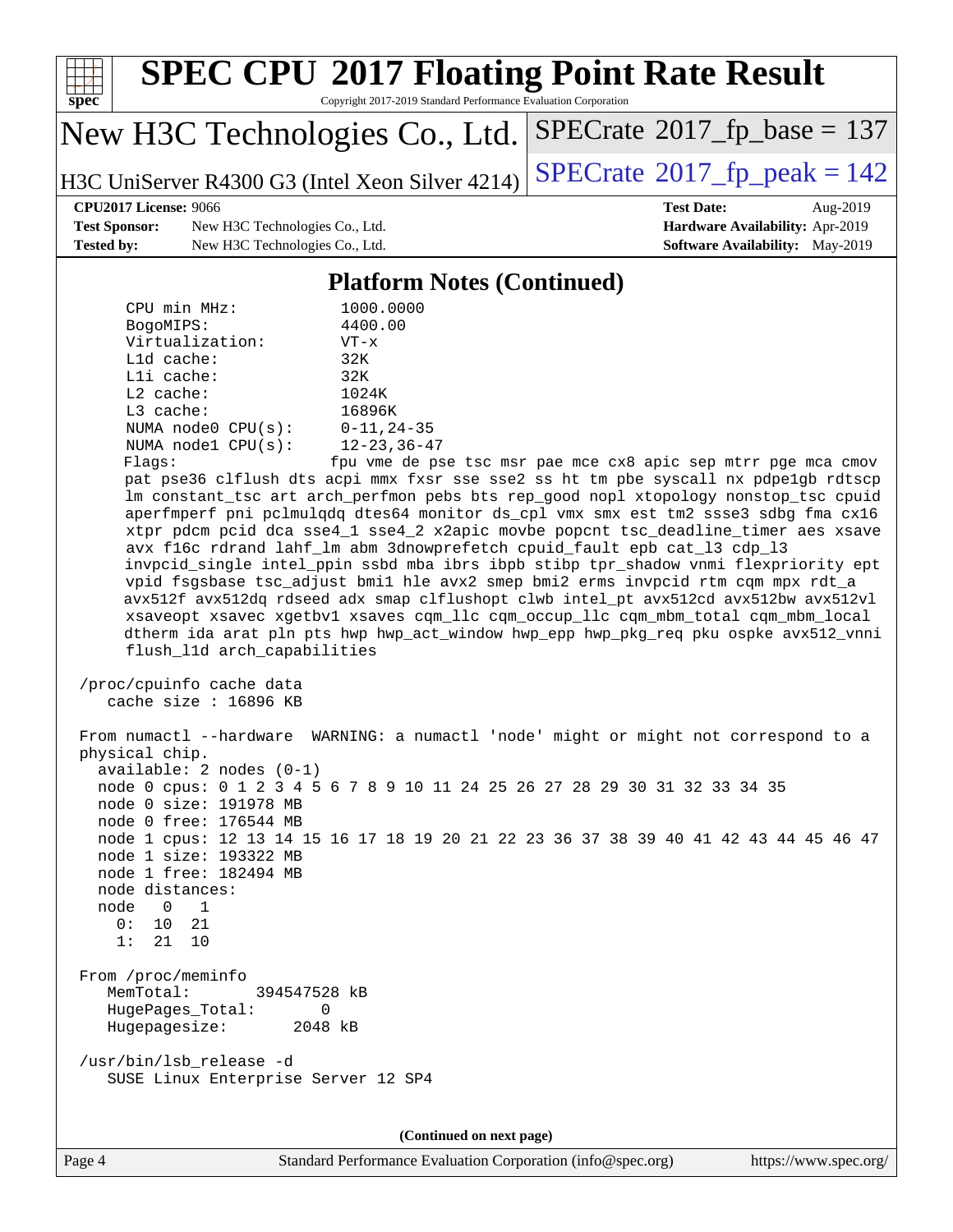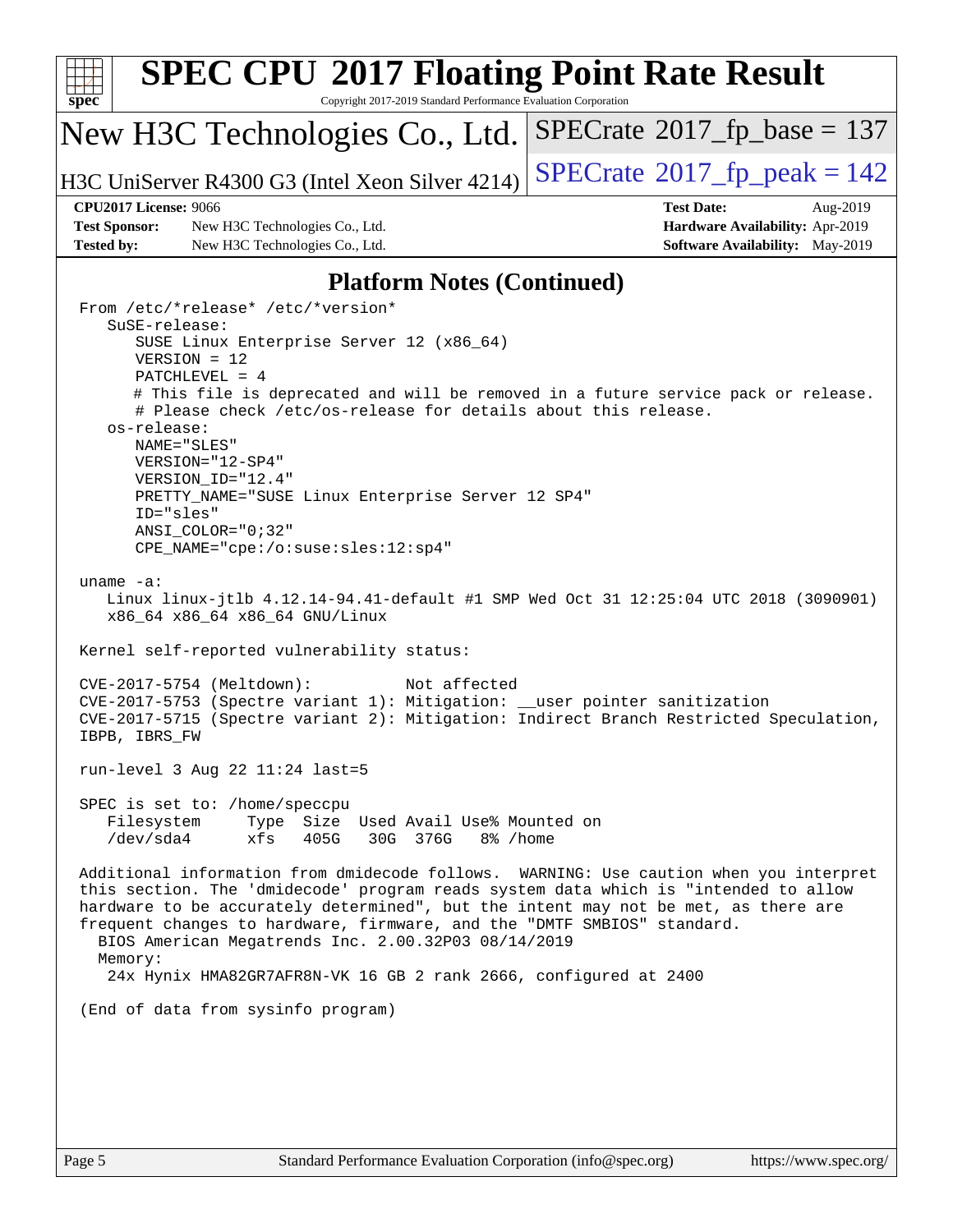| <b>SPEC CPU®2017 Floating Point Rate Result</b><br>spec <sup>®</sup><br>Copyright 2017-2019 Standard Performance Evaluation Corporation                                                                                                                                                                                                                                                                                                                                                                                                                            |                                                                                                     |  |  |  |  |
|--------------------------------------------------------------------------------------------------------------------------------------------------------------------------------------------------------------------------------------------------------------------------------------------------------------------------------------------------------------------------------------------------------------------------------------------------------------------------------------------------------------------------------------------------------------------|-----------------------------------------------------------------------------------------------------|--|--|--|--|
| New H3C Technologies Co., Ltd.                                                                                                                                                                                                                                                                                                                                                                                                                                                                                                                                     | $SPECrate^{\circ}2017_fp\_base = 137$                                                               |  |  |  |  |
| H3C UniServer R4300 G3 (Intel Xeon Silver 4214)                                                                                                                                                                                                                                                                                                                                                                                                                                                                                                                    | $SPECTate@2017fr peak = 142$                                                                        |  |  |  |  |
| <b>CPU2017 License: 9066</b><br><b>Test Sponsor:</b><br>New H3C Technologies Co., Ltd.<br><b>Tested by:</b><br>New H3C Technologies Co., Ltd.                                                                                                                                                                                                                                                                                                                                                                                                                      | <b>Test Date:</b><br>Aug-2019<br>Hardware Availability: Apr-2019<br>Software Availability: May-2019 |  |  |  |  |
| <b>Compiler Version Notes</b>                                                                                                                                                                                                                                                                                                                                                                                                                                                                                                                                      |                                                                                                     |  |  |  |  |
| 519.1bm_r(base, peak) 538.imagick_r(base, peak)<br>C<br>544.nab_r(base, peak)                                                                                                                                                                                                                                                                                                                                                                                                                                                                                      |                                                                                                     |  |  |  |  |
| Intel(R) C Intel(R) 64 Compiler for applications running on Intel(R) 64,<br>Version 19.0.4.227 Build 20190416<br>Copyright (C) 1985-2019 Intel Corporation. All rights reserved.                                                                                                                                                                                                                                                                                                                                                                                   |                                                                                                     |  |  |  |  |
| 508.namd_r(base, peak) 510.parest_r(base, peak)<br>$C++$                                                                                                                                                                                                                                                                                                                                                                                                                                                                                                           |                                                                                                     |  |  |  |  |
| Intel(R) $C++$ Intel(R) 64 Compiler for applications running on Intel(R) 64,<br>Version 19.0.4.227 Build 20190416<br>Copyright (C) 1985-2019 Intel Corporation. All rights reserved.                                                                                                                                                                                                                                                                                                                                                                               |                                                                                                     |  |  |  |  |
| C++, C $ 511.povray_r(base, peak) 526.blender_r(base, peak)$                                                                                                                                                                                                                                                                                                                                                                                                                                                                                                       |                                                                                                     |  |  |  |  |
| Intel(R) C++ Intel(R) 64 Compiler for applications running on Intel(R) 64,<br>Version 19.0.4.227 Build 20190416<br>Copyright (C) 1985-2019 Intel Corporation. All rights reserved.<br>Intel(R) C Intel(R) 64 Compiler for applications running on Intel(R) 64,<br>Version 19.0.4.227 Build 20190416<br>Copyright (C) 1985-2019 Intel Corporation. All rights reserved.                                                                                                                                                                                             |                                                                                                     |  |  |  |  |
| C++, C, Fortran   507.cactuBSSN_r(base, peak)                                                                                                                                                                                                                                                                                                                                                                                                                                                                                                                      |                                                                                                     |  |  |  |  |
| Intel(R) C++ Intel(R) 64 Compiler for applications running on Intel(R) 64,<br>Version 19.0.4.227 Build 20190416<br>Copyright (C) 1985-2019 Intel Corporation. All rights reserved.<br>Intel(R) C Intel(R) 64 Compiler for applications running on Intel(R) 64,<br>Version 19.0.4.227 Build 20190416<br>Copyright (C) 1985-2019 Intel Corporation. All rights reserved.<br>$Intel(R)$ Fortran Intel(R) 64 Compiler for applications running on Intel(R)<br>64, Version 19.0.4.227 Build 20190416<br>Copyright (C) 1985-2019 Intel Corporation. All rights reserved. |                                                                                                     |  |  |  |  |
| 503.bwaves_r(base, peak) 549.fotonik3d_r(base, peak)<br>Fortran<br>554.roms_r(base, peak)                                                                                                                                                                                                                                                                                                                                                                                                                                                                          |                                                                                                     |  |  |  |  |
| $Intel(R)$ Fortran Intel(R) 64 Compiler for applications running on Intel(R)                                                                                                                                                                                                                                                                                                                                                                                                                                                                                       |                                                                                                     |  |  |  |  |
| (Continued on next page)<br>Page 6<br>Standard Performance Evaluation Corporation (info@spec.org)                                                                                                                                                                                                                                                                                                                                                                                                                                                                  | https://www.spec.org/                                                                               |  |  |  |  |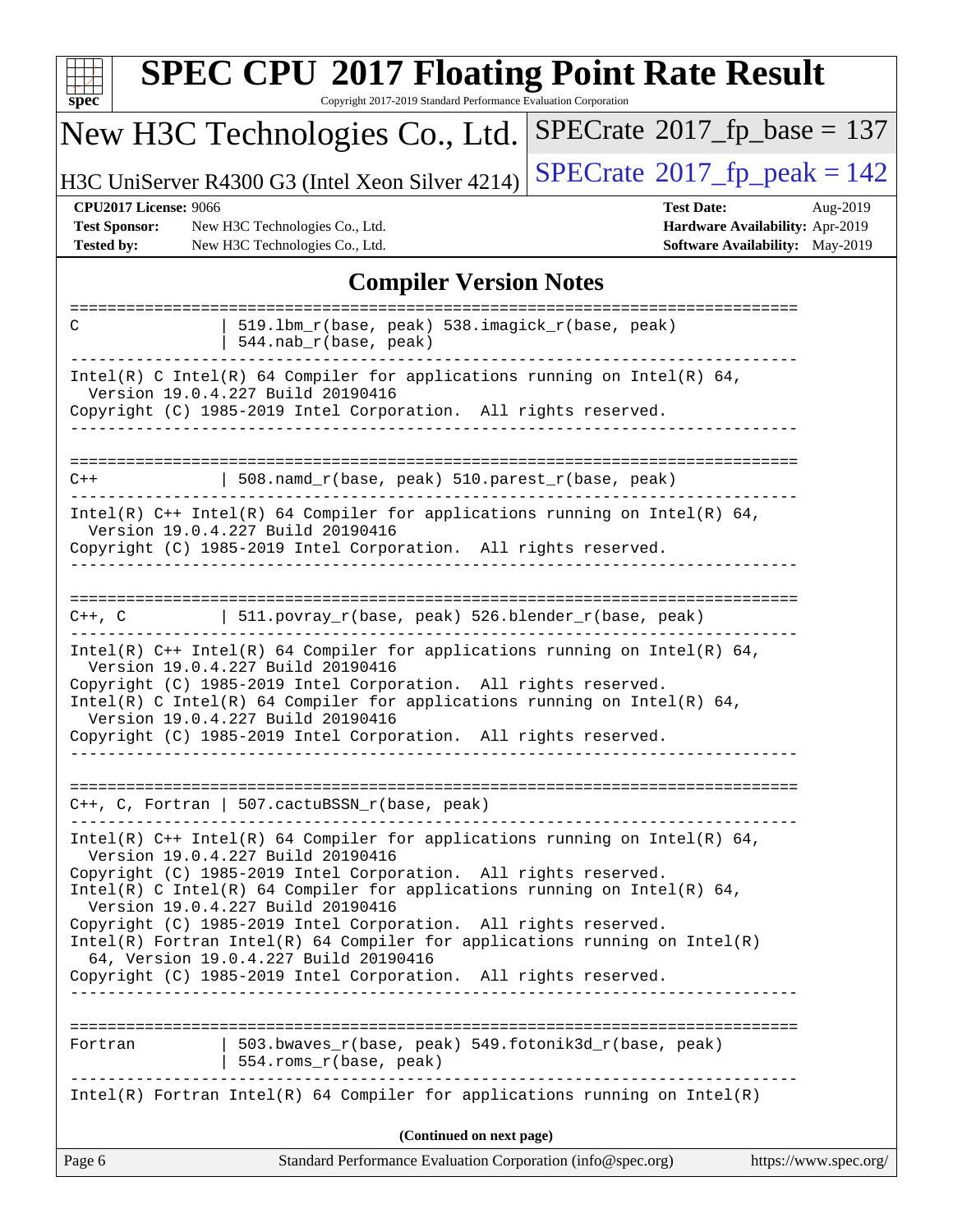| <b>SPEC CPU®2017 Floating Point Rate Result</b><br>$spec^*$<br>Copyright 2017-2019 Standard Performance Evaluation Corporation |                                      |  |  |  |  |  |
|--------------------------------------------------------------------------------------------------------------------------------|--------------------------------------|--|--|--|--|--|
| New H3C Technologies Co., Ltd.                                                                                                 | $SPECrate^{\circ}2017$ fp base = 137 |  |  |  |  |  |
| H3C UniServer R4300 G3 (Intel Xeon Silver 4214)                                                                                | $SPECTate@2017_fp\_peak = 142$       |  |  |  |  |  |
| <b>CPU2017 License: 9066</b>                                                                                                   | <b>Test Date:</b><br>Aug-2019        |  |  |  |  |  |
| <b>Test Sponsor:</b><br>New H3C Technologies Co., Ltd.                                                                         | Hardware Availability: Apr-2019      |  |  |  |  |  |
| <b>Tested by:</b><br>New H3C Technologies Co., Ltd.                                                                            | Software Availability: May-2019      |  |  |  |  |  |
| <b>Compiler Version Notes (Continued)</b>                                                                                      |                                      |  |  |  |  |  |
| 64, Version 19.0.4.227 Build 20190416                                                                                          |                                      |  |  |  |  |  |
| Copyright (C) 1985-2019 Intel Corporation. All rights reserved.                                                                |                                      |  |  |  |  |  |
|                                                                                                                                |                                      |  |  |  |  |  |
| 521.wrf_r(base, peak) 527.cam4_r(base, peak)<br>Fortran, C                                                                     |                                      |  |  |  |  |  |
| $Intel(R)$ Fortran Intel(R) 64 Compiler for applications running on Intel(R)                                                   |                                      |  |  |  |  |  |

64, Version 19.0.4.227 Build 20190416

Copyright (C) 1985-2019 Intel Corporation. All rights reserved. Intel(R) C Intel(R) 64 Compiler for applications running on Intel(R) 64, Version 19.0.4.227 Build 20190416

------------------------------------------------------------------------------

Copyright (C) 1985-2019 Intel Corporation. All rights reserved.

## **[Base Compiler Invocation](http://www.spec.org/auto/cpu2017/Docs/result-fields.html#BaseCompilerInvocation)**

[C benchmarks](http://www.spec.org/auto/cpu2017/Docs/result-fields.html#Cbenchmarks): [icc -m64 -std=c11](http://www.spec.org/cpu2017/results/res2019q3/cpu2017-20190823-17224.flags.html#user_CCbase_intel_icc_64bit_c11_33ee0cdaae7deeeab2a9725423ba97205ce30f63b9926c2519791662299b76a0318f32ddfffdc46587804de3178b4f9328c46fa7c2b0cd779d7a61945c91cd35)

[C++ benchmarks:](http://www.spec.org/auto/cpu2017/Docs/result-fields.html#CXXbenchmarks) [icpc -m64](http://www.spec.org/cpu2017/results/res2019q3/cpu2017-20190823-17224.flags.html#user_CXXbase_intel_icpc_64bit_4ecb2543ae3f1412ef961e0650ca070fec7b7afdcd6ed48761b84423119d1bf6bdf5cad15b44d48e7256388bc77273b966e5eb805aefd121eb22e9299b2ec9d9)

[Fortran benchmarks](http://www.spec.org/auto/cpu2017/Docs/result-fields.html#Fortranbenchmarks): [ifort -m64](http://www.spec.org/cpu2017/results/res2019q3/cpu2017-20190823-17224.flags.html#user_FCbase_intel_ifort_64bit_24f2bb282fbaeffd6157abe4f878425411749daecae9a33200eee2bee2fe76f3b89351d69a8130dd5949958ce389cf37ff59a95e7a40d588e8d3a57e0c3fd751)

[Benchmarks using both Fortran and C](http://www.spec.org/auto/cpu2017/Docs/result-fields.html#BenchmarksusingbothFortranandC): [ifort -m64](http://www.spec.org/cpu2017/results/res2019q3/cpu2017-20190823-17224.flags.html#user_CC_FCbase_intel_ifort_64bit_24f2bb282fbaeffd6157abe4f878425411749daecae9a33200eee2bee2fe76f3b89351d69a8130dd5949958ce389cf37ff59a95e7a40d588e8d3a57e0c3fd751) [icc -m64 -std=c11](http://www.spec.org/cpu2017/results/res2019q3/cpu2017-20190823-17224.flags.html#user_CC_FCbase_intel_icc_64bit_c11_33ee0cdaae7deeeab2a9725423ba97205ce30f63b9926c2519791662299b76a0318f32ddfffdc46587804de3178b4f9328c46fa7c2b0cd779d7a61945c91cd35)

[Benchmarks using both C and C++](http://www.spec.org/auto/cpu2017/Docs/result-fields.html#BenchmarksusingbothCandCXX): [icpc -m64](http://www.spec.org/cpu2017/results/res2019q3/cpu2017-20190823-17224.flags.html#user_CC_CXXbase_intel_icpc_64bit_4ecb2543ae3f1412ef961e0650ca070fec7b7afdcd6ed48761b84423119d1bf6bdf5cad15b44d48e7256388bc77273b966e5eb805aefd121eb22e9299b2ec9d9) [icc -m64 -std=c11](http://www.spec.org/cpu2017/results/res2019q3/cpu2017-20190823-17224.flags.html#user_CC_CXXbase_intel_icc_64bit_c11_33ee0cdaae7deeeab2a9725423ba97205ce30f63b9926c2519791662299b76a0318f32ddfffdc46587804de3178b4f9328c46fa7c2b0cd779d7a61945c91cd35)

[Benchmarks using Fortran, C, and C++:](http://www.spec.org/auto/cpu2017/Docs/result-fields.html#BenchmarksusingFortranCandCXX) [icpc -m64](http://www.spec.org/cpu2017/results/res2019q3/cpu2017-20190823-17224.flags.html#user_CC_CXX_FCbase_intel_icpc_64bit_4ecb2543ae3f1412ef961e0650ca070fec7b7afdcd6ed48761b84423119d1bf6bdf5cad15b44d48e7256388bc77273b966e5eb805aefd121eb22e9299b2ec9d9) [icc -m64 -std=c11](http://www.spec.org/cpu2017/results/res2019q3/cpu2017-20190823-17224.flags.html#user_CC_CXX_FCbase_intel_icc_64bit_c11_33ee0cdaae7deeeab2a9725423ba97205ce30f63b9926c2519791662299b76a0318f32ddfffdc46587804de3178b4f9328c46fa7c2b0cd779d7a61945c91cd35) [ifort -m64](http://www.spec.org/cpu2017/results/res2019q3/cpu2017-20190823-17224.flags.html#user_CC_CXX_FCbase_intel_ifort_64bit_24f2bb282fbaeffd6157abe4f878425411749daecae9a33200eee2bee2fe76f3b89351d69a8130dd5949958ce389cf37ff59a95e7a40d588e8d3a57e0c3fd751)

## **[Base Portability Flags](http://www.spec.org/auto/cpu2017/Docs/result-fields.html#BasePortabilityFlags)**

 503.bwaves\_r: [-DSPEC\\_LP64](http://www.spec.org/cpu2017/results/res2019q3/cpu2017-20190823-17224.flags.html#suite_basePORTABILITY503_bwaves_r_DSPEC_LP64) 507.cactuBSSN\_r: [-DSPEC\\_LP64](http://www.spec.org/cpu2017/results/res2019q3/cpu2017-20190823-17224.flags.html#suite_basePORTABILITY507_cactuBSSN_r_DSPEC_LP64) 508.namd\_r: [-DSPEC\\_LP64](http://www.spec.org/cpu2017/results/res2019q3/cpu2017-20190823-17224.flags.html#suite_basePORTABILITY508_namd_r_DSPEC_LP64) 510.parest\_r: [-DSPEC\\_LP64](http://www.spec.org/cpu2017/results/res2019q3/cpu2017-20190823-17224.flags.html#suite_basePORTABILITY510_parest_r_DSPEC_LP64) 511.povray\_r: [-DSPEC\\_LP64](http://www.spec.org/cpu2017/results/res2019q3/cpu2017-20190823-17224.flags.html#suite_basePORTABILITY511_povray_r_DSPEC_LP64) 519.lbm\_r: [-DSPEC\\_LP64](http://www.spec.org/cpu2017/results/res2019q3/cpu2017-20190823-17224.flags.html#suite_basePORTABILITY519_lbm_r_DSPEC_LP64)

**(Continued on next page)**

Page 7 Standard Performance Evaluation Corporation [\(info@spec.org\)](mailto:info@spec.org) <https://www.spec.org/>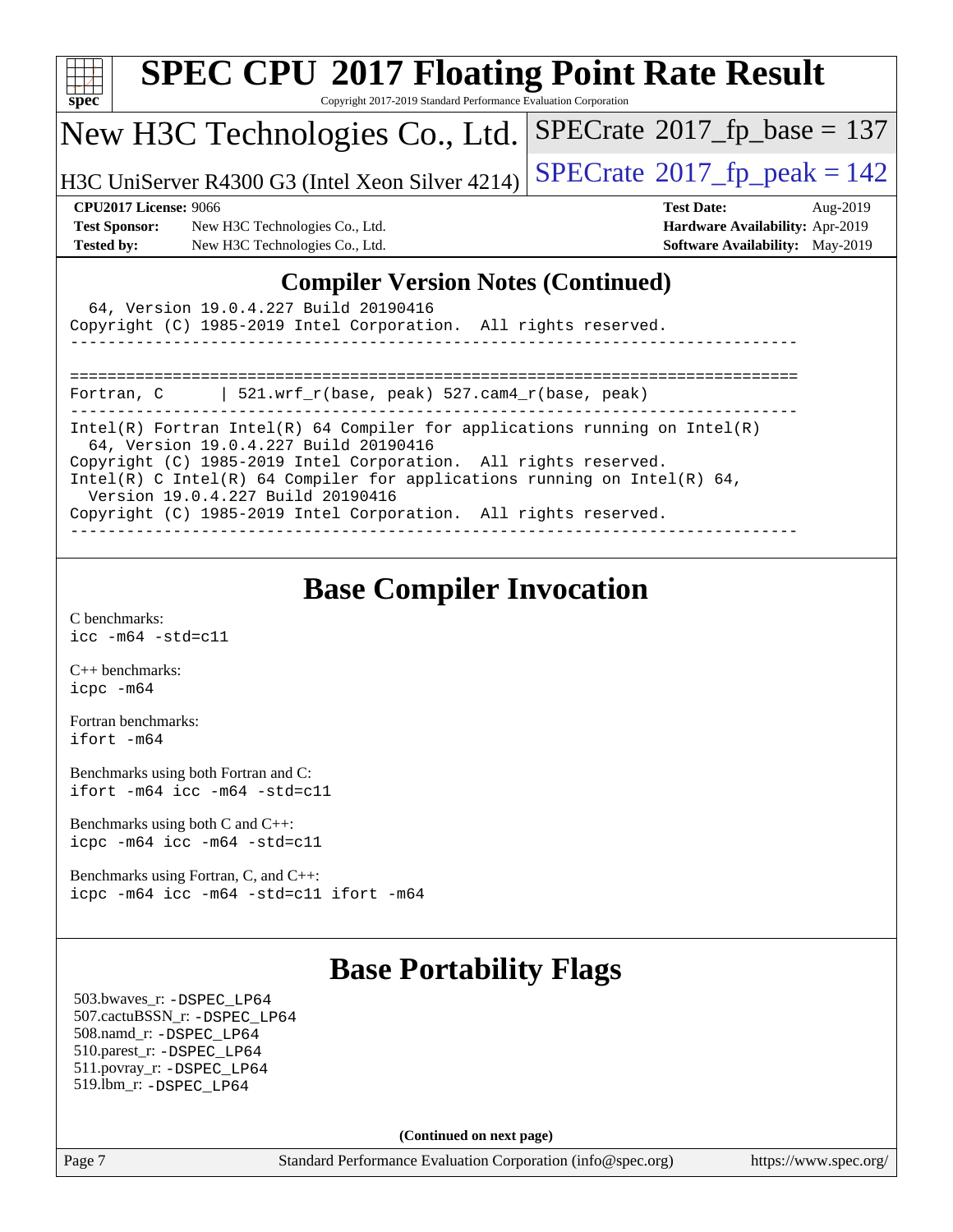

# **[SPEC CPU](http://www.spec.org/auto/cpu2017/Docs/result-fields.html#SPECCPU2017FloatingPointRateResult)[2017 Floating Point Rate Result](http://www.spec.org/auto/cpu2017/Docs/result-fields.html#SPECCPU2017FloatingPointRateResult)**

Copyright 2017-2019 Standard Performance Evaluation Corporation

## New H3C Technologies Co., Ltd.

H3C UniServer R4300 G3 (Intel Xeon Silver 4214) [SPECrate](http://www.spec.org/auto/cpu2017/Docs/result-fields.html#SPECrate2017fppeak)®  $2017$  fp peak = 142

 $SPECTate$ <sup>®</sup>[2017\\_fp\\_base =](http://www.spec.org/auto/cpu2017/Docs/result-fields.html#SPECrate2017fpbase) 137

**[Test Sponsor:](http://www.spec.org/auto/cpu2017/Docs/result-fields.html#TestSponsor)** New H3C Technologies Co., Ltd. **[Hardware Availability:](http://www.spec.org/auto/cpu2017/Docs/result-fields.html#HardwareAvailability)** Apr-2019 **[Tested by:](http://www.spec.org/auto/cpu2017/Docs/result-fields.html#Testedby)** New H3C Technologies Co., Ltd. **[Software Availability:](http://www.spec.org/auto/cpu2017/Docs/result-fields.html#SoftwareAvailability)** May-2019

**[CPU2017 License:](http://www.spec.org/auto/cpu2017/Docs/result-fields.html#CPU2017License)** 9066 **[Test Date:](http://www.spec.org/auto/cpu2017/Docs/result-fields.html#TestDate)** Aug-2019

## **[Base Portability Flags \(Continued\)](http://www.spec.org/auto/cpu2017/Docs/result-fields.html#BasePortabilityFlags)**

 521.wrf\_r: [-DSPEC\\_LP64](http://www.spec.org/cpu2017/results/res2019q3/cpu2017-20190823-17224.flags.html#suite_basePORTABILITY521_wrf_r_DSPEC_LP64) [-DSPEC\\_CASE\\_FLAG](http://www.spec.org/cpu2017/results/res2019q3/cpu2017-20190823-17224.flags.html#b521.wrf_r_baseCPORTABILITY_DSPEC_CASE_FLAG) [-convert big\\_endian](http://www.spec.org/cpu2017/results/res2019q3/cpu2017-20190823-17224.flags.html#user_baseFPORTABILITY521_wrf_r_convert_big_endian_c3194028bc08c63ac5d04de18c48ce6d347e4e562e8892b8bdbdc0214820426deb8554edfa529a3fb25a586e65a3d812c835984020483e7e73212c4d31a38223) 526.blender\_r: [-DSPEC\\_LP64](http://www.spec.org/cpu2017/results/res2019q3/cpu2017-20190823-17224.flags.html#suite_basePORTABILITY526_blender_r_DSPEC_LP64) [-DSPEC\\_LINUX](http://www.spec.org/cpu2017/results/res2019q3/cpu2017-20190823-17224.flags.html#b526.blender_r_baseCPORTABILITY_DSPEC_LINUX) [-funsigned-char](http://www.spec.org/cpu2017/results/res2019q3/cpu2017-20190823-17224.flags.html#user_baseCPORTABILITY526_blender_r_force_uchar_40c60f00ab013830e2dd6774aeded3ff59883ba5a1fc5fc14077f794d777847726e2a5858cbc7672e36e1b067e7e5c1d9a74f7176df07886a243d7cc18edfe67) 527.cam4\_r: [-DSPEC\\_LP64](http://www.spec.org/cpu2017/results/res2019q3/cpu2017-20190823-17224.flags.html#suite_basePORTABILITY527_cam4_r_DSPEC_LP64) [-DSPEC\\_CASE\\_FLAG](http://www.spec.org/cpu2017/results/res2019q3/cpu2017-20190823-17224.flags.html#b527.cam4_r_baseCPORTABILITY_DSPEC_CASE_FLAG) 538.imagick\_r: [-DSPEC\\_LP64](http://www.spec.org/cpu2017/results/res2019q3/cpu2017-20190823-17224.flags.html#suite_basePORTABILITY538_imagick_r_DSPEC_LP64) 544.nab\_r: [-DSPEC\\_LP64](http://www.spec.org/cpu2017/results/res2019q3/cpu2017-20190823-17224.flags.html#suite_basePORTABILITY544_nab_r_DSPEC_LP64) 549.fotonik3d\_r: [-DSPEC\\_LP64](http://www.spec.org/cpu2017/results/res2019q3/cpu2017-20190823-17224.flags.html#suite_basePORTABILITY549_fotonik3d_r_DSPEC_LP64) 554.roms\_r: [-DSPEC\\_LP64](http://www.spec.org/cpu2017/results/res2019q3/cpu2017-20190823-17224.flags.html#suite_basePORTABILITY554_roms_r_DSPEC_LP64)

## **[Base Optimization Flags](http://www.spec.org/auto/cpu2017/Docs/result-fields.html#BaseOptimizationFlags)**

#### [C benchmarks](http://www.spec.org/auto/cpu2017/Docs/result-fields.html#Cbenchmarks):

[-xCORE-AVX512](http://www.spec.org/cpu2017/results/res2019q3/cpu2017-20190823-17224.flags.html#user_CCbase_f-xCORE-AVX512) [-ipo](http://www.spec.org/cpu2017/results/res2019q3/cpu2017-20190823-17224.flags.html#user_CCbase_f-ipo) [-O3](http://www.spec.org/cpu2017/results/res2019q3/cpu2017-20190823-17224.flags.html#user_CCbase_f-O3) [-no-prec-div](http://www.spec.org/cpu2017/results/res2019q3/cpu2017-20190823-17224.flags.html#user_CCbase_f-no-prec-div) [-qopt-prefetch](http://www.spec.org/cpu2017/results/res2019q3/cpu2017-20190823-17224.flags.html#user_CCbase_f-qopt-prefetch) [-ffinite-math-only](http://www.spec.org/cpu2017/results/res2019q3/cpu2017-20190823-17224.flags.html#user_CCbase_f_finite_math_only_cb91587bd2077682c4b38af759c288ed7c732db004271a9512da14a4f8007909a5f1427ecbf1a0fb78ff2a814402c6114ac565ca162485bbcae155b5e4258871) [-qopt-mem-layout-trans=4](http://www.spec.org/cpu2017/results/res2019q3/cpu2017-20190823-17224.flags.html#user_CCbase_f-qopt-mem-layout-trans_fa39e755916c150a61361b7846f310bcdf6f04e385ef281cadf3647acec3f0ae266d1a1d22d972a7087a248fd4e6ca390a3634700869573d231a252c784941a8)

[C++ benchmarks:](http://www.spec.org/auto/cpu2017/Docs/result-fields.html#CXXbenchmarks)

[-xCORE-AVX512](http://www.spec.org/cpu2017/results/res2019q3/cpu2017-20190823-17224.flags.html#user_CXXbase_f-xCORE-AVX512) [-ipo](http://www.spec.org/cpu2017/results/res2019q3/cpu2017-20190823-17224.flags.html#user_CXXbase_f-ipo) [-O3](http://www.spec.org/cpu2017/results/res2019q3/cpu2017-20190823-17224.flags.html#user_CXXbase_f-O3) [-no-prec-div](http://www.spec.org/cpu2017/results/res2019q3/cpu2017-20190823-17224.flags.html#user_CXXbase_f-no-prec-div) [-qopt-prefetch](http://www.spec.org/cpu2017/results/res2019q3/cpu2017-20190823-17224.flags.html#user_CXXbase_f-qopt-prefetch) [-ffinite-math-only](http://www.spec.org/cpu2017/results/res2019q3/cpu2017-20190823-17224.flags.html#user_CXXbase_f_finite_math_only_cb91587bd2077682c4b38af759c288ed7c732db004271a9512da14a4f8007909a5f1427ecbf1a0fb78ff2a814402c6114ac565ca162485bbcae155b5e4258871) [-qopt-mem-layout-trans=4](http://www.spec.org/cpu2017/results/res2019q3/cpu2017-20190823-17224.flags.html#user_CXXbase_f-qopt-mem-layout-trans_fa39e755916c150a61361b7846f310bcdf6f04e385ef281cadf3647acec3f0ae266d1a1d22d972a7087a248fd4e6ca390a3634700869573d231a252c784941a8)

[Fortran benchmarks](http://www.spec.org/auto/cpu2017/Docs/result-fields.html#Fortranbenchmarks):

[-xCORE-AVX512](http://www.spec.org/cpu2017/results/res2019q3/cpu2017-20190823-17224.flags.html#user_FCbase_f-xCORE-AVX512) [-ipo](http://www.spec.org/cpu2017/results/res2019q3/cpu2017-20190823-17224.flags.html#user_FCbase_f-ipo) [-O3](http://www.spec.org/cpu2017/results/res2019q3/cpu2017-20190823-17224.flags.html#user_FCbase_f-O3) [-no-prec-div](http://www.spec.org/cpu2017/results/res2019q3/cpu2017-20190823-17224.flags.html#user_FCbase_f-no-prec-div) [-qopt-prefetch](http://www.spec.org/cpu2017/results/res2019q3/cpu2017-20190823-17224.flags.html#user_FCbase_f-qopt-prefetch) [-ffinite-math-only](http://www.spec.org/cpu2017/results/res2019q3/cpu2017-20190823-17224.flags.html#user_FCbase_f_finite_math_only_cb91587bd2077682c4b38af759c288ed7c732db004271a9512da14a4f8007909a5f1427ecbf1a0fb78ff2a814402c6114ac565ca162485bbcae155b5e4258871) [-qopt-mem-layout-trans=4](http://www.spec.org/cpu2017/results/res2019q3/cpu2017-20190823-17224.flags.html#user_FCbase_f-qopt-mem-layout-trans_fa39e755916c150a61361b7846f310bcdf6f04e385ef281cadf3647acec3f0ae266d1a1d22d972a7087a248fd4e6ca390a3634700869573d231a252c784941a8) [-auto](http://www.spec.org/cpu2017/results/res2019q3/cpu2017-20190823-17224.flags.html#user_FCbase_f-auto) [-nostandard-realloc-lhs](http://www.spec.org/cpu2017/results/res2019q3/cpu2017-20190823-17224.flags.html#user_FCbase_f_2003_std_realloc_82b4557e90729c0f113870c07e44d33d6f5a304b4f63d4c15d2d0f1fab99f5daaed73bdb9275d9ae411527f28b936061aa8b9c8f2d63842963b95c9dd6426b8a) [-align array32byte](http://www.spec.org/cpu2017/results/res2019q3/cpu2017-20190823-17224.flags.html#user_FCbase_align_array32byte_b982fe038af199962ba9a80c053b8342c548c85b40b8e86eb3cc33dee0d7986a4af373ac2d51c3f7cf710a18d62fdce2948f201cd044323541f22fc0fffc51b6)

[Benchmarks using both Fortran and C](http://www.spec.org/auto/cpu2017/Docs/result-fields.html#BenchmarksusingbothFortranandC):

[-xCORE-AVX512](http://www.spec.org/cpu2017/results/res2019q3/cpu2017-20190823-17224.flags.html#user_CC_FCbase_f-xCORE-AVX512) [-ipo](http://www.spec.org/cpu2017/results/res2019q3/cpu2017-20190823-17224.flags.html#user_CC_FCbase_f-ipo) [-O3](http://www.spec.org/cpu2017/results/res2019q3/cpu2017-20190823-17224.flags.html#user_CC_FCbase_f-O3) [-no-prec-div](http://www.spec.org/cpu2017/results/res2019q3/cpu2017-20190823-17224.flags.html#user_CC_FCbase_f-no-prec-div) [-qopt-prefetch](http://www.spec.org/cpu2017/results/res2019q3/cpu2017-20190823-17224.flags.html#user_CC_FCbase_f-qopt-prefetch) [-ffinite-math-only](http://www.spec.org/cpu2017/results/res2019q3/cpu2017-20190823-17224.flags.html#user_CC_FCbase_f_finite_math_only_cb91587bd2077682c4b38af759c288ed7c732db004271a9512da14a4f8007909a5f1427ecbf1a0fb78ff2a814402c6114ac565ca162485bbcae155b5e4258871) [-qopt-mem-layout-trans=4](http://www.spec.org/cpu2017/results/res2019q3/cpu2017-20190823-17224.flags.html#user_CC_FCbase_f-qopt-mem-layout-trans_fa39e755916c150a61361b7846f310bcdf6f04e385ef281cadf3647acec3f0ae266d1a1d22d972a7087a248fd4e6ca390a3634700869573d231a252c784941a8) [-auto](http://www.spec.org/cpu2017/results/res2019q3/cpu2017-20190823-17224.flags.html#user_CC_FCbase_f-auto) [-nostandard-realloc-lhs](http://www.spec.org/cpu2017/results/res2019q3/cpu2017-20190823-17224.flags.html#user_CC_FCbase_f_2003_std_realloc_82b4557e90729c0f113870c07e44d33d6f5a304b4f63d4c15d2d0f1fab99f5daaed73bdb9275d9ae411527f28b936061aa8b9c8f2d63842963b95c9dd6426b8a) [-align array32byte](http://www.spec.org/cpu2017/results/res2019q3/cpu2017-20190823-17224.flags.html#user_CC_FCbase_align_array32byte_b982fe038af199962ba9a80c053b8342c548c85b40b8e86eb3cc33dee0d7986a4af373ac2d51c3f7cf710a18d62fdce2948f201cd044323541f22fc0fffc51b6)

[Benchmarks using both C and C++](http://www.spec.org/auto/cpu2017/Docs/result-fields.html#BenchmarksusingbothCandCXX):

[-xCORE-AVX512](http://www.spec.org/cpu2017/results/res2019q3/cpu2017-20190823-17224.flags.html#user_CC_CXXbase_f-xCORE-AVX512) [-ipo](http://www.spec.org/cpu2017/results/res2019q3/cpu2017-20190823-17224.flags.html#user_CC_CXXbase_f-ipo) [-O3](http://www.spec.org/cpu2017/results/res2019q3/cpu2017-20190823-17224.flags.html#user_CC_CXXbase_f-O3) [-no-prec-div](http://www.spec.org/cpu2017/results/res2019q3/cpu2017-20190823-17224.flags.html#user_CC_CXXbase_f-no-prec-div) [-qopt-prefetch](http://www.spec.org/cpu2017/results/res2019q3/cpu2017-20190823-17224.flags.html#user_CC_CXXbase_f-qopt-prefetch) [-ffinite-math-only](http://www.spec.org/cpu2017/results/res2019q3/cpu2017-20190823-17224.flags.html#user_CC_CXXbase_f_finite_math_only_cb91587bd2077682c4b38af759c288ed7c732db004271a9512da14a4f8007909a5f1427ecbf1a0fb78ff2a814402c6114ac565ca162485bbcae155b5e4258871) [-qopt-mem-layout-trans=4](http://www.spec.org/cpu2017/results/res2019q3/cpu2017-20190823-17224.flags.html#user_CC_CXXbase_f-qopt-mem-layout-trans_fa39e755916c150a61361b7846f310bcdf6f04e385ef281cadf3647acec3f0ae266d1a1d22d972a7087a248fd4e6ca390a3634700869573d231a252c784941a8)

[Benchmarks using Fortran, C, and C++:](http://www.spec.org/auto/cpu2017/Docs/result-fields.html#BenchmarksusingFortranCandCXX)

[-xCORE-AVX512](http://www.spec.org/cpu2017/results/res2019q3/cpu2017-20190823-17224.flags.html#user_CC_CXX_FCbase_f-xCORE-AVX512) [-ipo](http://www.spec.org/cpu2017/results/res2019q3/cpu2017-20190823-17224.flags.html#user_CC_CXX_FCbase_f-ipo) [-O3](http://www.spec.org/cpu2017/results/res2019q3/cpu2017-20190823-17224.flags.html#user_CC_CXX_FCbase_f-O3) [-no-prec-div](http://www.spec.org/cpu2017/results/res2019q3/cpu2017-20190823-17224.flags.html#user_CC_CXX_FCbase_f-no-prec-div) [-qopt-prefetch](http://www.spec.org/cpu2017/results/res2019q3/cpu2017-20190823-17224.flags.html#user_CC_CXX_FCbase_f-qopt-prefetch) [-ffinite-math-only](http://www.spec.org/cpu2017/results/res2019q3/cpu2017-20190823-17224.flags.html#user_CC_CXX_FCbase_f_finite_math_only_cb91587bd2077682c4b38af759c288ed7c732db004271a9512da14a4f8007909a5f1427ecbf1a0fb78ff2a814402c6114ac565ca162485bbcae155b5e4258871) [-qopt-mem-layout-trans=4](http://www.spec.org/cpu2017/results/res2019q3/cpu2017-20190823-17224.flags.html#user_CC_CXX_FCbase_f-qopt-mem-layout-trans_fa39e755916c150a61361b7846f310bcdf6f04e385ef281cadf3647acec3f0ae266d1a1d22d972a7087a248fd4e6ca390a3634700869573d231a252c784941a8) [-auto](http://www.spec.org/cpu2017/results/res2019q3/cpu2017-20190823-17224.flags.html#user_CC_CXX_FCbase_f-auto) [-nostandard-realloc-lhs](http://www.spec.org/cpu2017/results/res2019q3/cpu2017-20190823-17224.flags.html#user_CC_CXX_FCbase_f_2003_std_realloc_82b4557e90729c0f113870c07e44d33d6f5a304b4f63d4c15d2d0f1fab99f5daaed73bdb9275d9ae411527f28b936061aa8b9c8f2d63842963b95c9dd6426b8a) [-align array32byte](http://www.spec.org/cpu2017/results/res2019q3/cpu2017-20190823-17224.flags.html#user_CC_CXX_FCbase_align_array32byte_b982fe038af199962ba9a80c053b8342c548c85b40b8e86eb3cc33dee0d7986a4af373ac2d51c3f7cf710a18d62fdce2948f201cd044323541f22fc0fffc51b6)

## **[Peak Compiler Invocation](http://www.spec.org/auto/cpu2017/Docs/result-fields.html#PeakCompilerInvocation)**

[C benchmarks](http://www.spec.org/auto/cpu2017/Docs/result-fields.html#Cbenchmarks): [icc -m64 -std=c11](http://www.spec.org/cpu2017/results/res2019q3/cpu2017-20190823-17224.flags.html#user_CCpeak_intel_icc_64bit_c11_33ee0cdaae7deeeab2a9725423ba97205ce30f63b9926c2519791662299b76a0318f32ddfffdc46587804de3178b4f9328c46fa7c2b0cd779d7a61945c91cd35)

**(Continued on next page)**

Page 8 Standard Performance Evaluation Corporation [\(info@spec.org\)](mailto:info@spec.org) <https://www.spec.org/>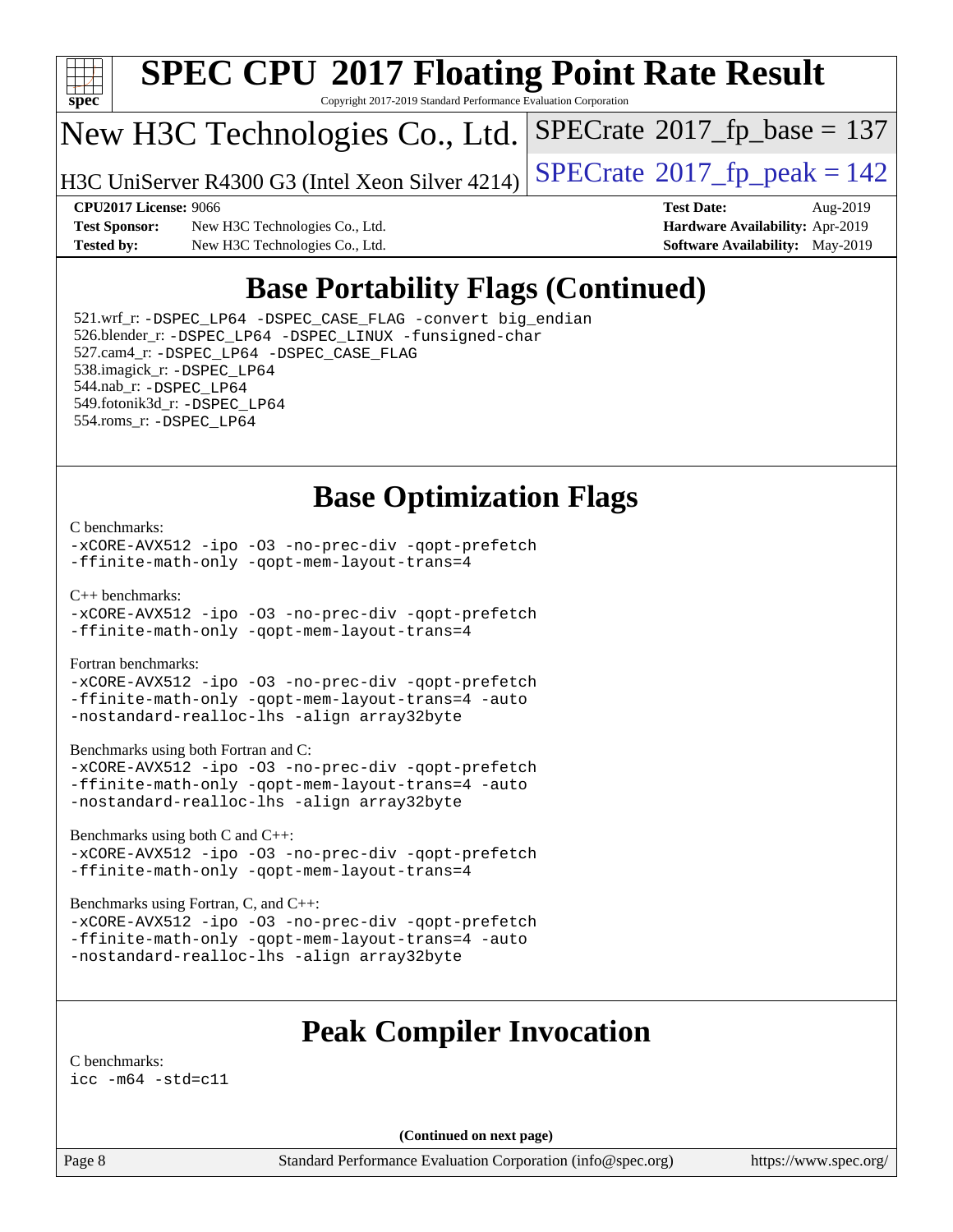|                   |                                                                 | <b>SPEC CPU®2017 Floating Point Rate Result</b> |                                             |  |  |  |  |  |
|-------------------|-----------------------------------------------------------------|-------------------------------------------------|---------------------------------------------|--|--|--|--|--|
| spec              | Copyright 2017-2019 Standard Performance Evaluation Corporation |                                                 |                                             |  |  |  |  |  |
|                   |                                                                 | New H3C Technologies Co., Ltd.                  | $SPECrate^{\circledast}2017_fp\_base = 137$ |  |  |  |  |  |
|                   |                                                                 | H3C UniServer R4300 G3 (Intel Xeon Silver 4214) | $SPECTate@2017_fp\_peak = 142$              |  |  |  |  |  |
|                   | CPU2017 License: 9066                                           |                                                 | <b>Test Date:</b><br>Aug-2019               |  |  |  |  |  |
|                   | <b>Test Sponsor:</b>                                            | New H3C Technologies Co., Ltd.                  | Hardware Availability: Apr-2019             |  |  |  |  |  |
| <b>Tested by:</b> |                                                                 | New H3C Technologies Co., Ltd.                  | <b>Software Availability:</b> May-2019      |  |  |  |  |  |
|                   |                                                                 | <b>Peak Compiler Invocation (Continued)</b>     |                                             |  |  |  |  |  |

[C++ benchmarks:](http://www.spec.org/auto/cpu2017/Docs/result-fields.html#CXXbenchmarks) [icpc -m64](http://www.spec.org/cpu2017/results/res2019q3/cpu2017-20190823-17224.flags.html#user_CXXpeak_intel_icpc_64bit_4ecb2543ae3f1412ef961e0650ca070fec7b7afdcd6ed48761b84423119d1bf6bdf5cad15b44d48e7256388bc77273b966e5eb805aefd121eb22e9299b2ec9d9)

[Fortran benchmarks](http://www.spec.org/auto/cpu2017/Docs/result-fields.html#Fortranbenchmarks): [ifort -m64](http://www.spec.org/cpu2017/results/res2019q3/cpu2017-20190823-17224.flags.html#user_FCpeak_intel_ifort_64bit_24f2bb282fbaeffd6157abe4f878425411749daecae9a33200eee2bee2fe76f3b89351d69a8130dd5949958ce389cf37ff59a95e7a40d588e8d3a57e0c3fd751)

[Benchmarks using both Fortran and C](http://www.spec.org/auto/cpu2017/Docs/result-fields.html#BenchmarksusingbothFortranandC): [ifort -m64](http://www.spec.org/cpu2017/results/res2019q3/cpu2017-20190823-17224.flags.html#user_CC_FCpeak_intel_ifort_64bit_24f2bb282fbaeffd6157abe4f878425411749daecae9a33200eee2bee2fe76f3b89351d69a8130dd5949958ce389cf37ff59a95e7a40d588e8d3a57e0c3fd751) [icc -m64 -std=c11](http://www.spec.org/cpu2017/results/res2019q3/cpu2017-20190823-17224.flags.html#user_CC_FCpeak_intel_icc_64bit_c11_33ee0cdaae7deeeab2a9725423ba97205ce30f63b9926c2519791662299b76a0318f32ddfffdc46587804de3178b4f9328c46fa7c2b0cd779d7a61945c91cd35)

[Benchmarks using both C and C++](http://www.spec.org/auto/cpu2017/Docs/result-fields.html#BenchmarksusingbothCandCXX): [icpc -m64](http://www.spec.org/cpu2017/results/res2019q3/cpu2017-20190823-17224.flags.html#user_CC_CXXpeak_intel_icpc_64bit_4ecb2543ae3f1412ef961e0650ca070fec7b7afdcd6ed48761b84423119d1bf6bdf5cad15b44d48e7256388bc77273b966e5eb805aefd121eb22e9299b2ec9d9) [icc -m64 -std=c11](http://www.spec.org/cpu2017/results/res2019q3/cpu2017-20190823-17224.flags.html#user_CC_CXXpeak_intel_icc_64bit_c11_33ee0cdaae7deeeab2a9725423ba97205ce30f63b9926c2519791662299b76a0318f32ddfffdc46587804de3178b4f9328c46fa7c2b0cd779d7a61945c91cd35)

[Benchmarks using Fortran, C, and C++:](http://www.spec.org/auto/cpu2017/Docs/result-fields.html#BenchmarksusingFortranCandCXX) [icpc -m64](http://www.spec.org/cpu2017/results/res2019q3/cpu2017-20190823-17224.flags.html#user_CC_CXX_FCpeak_intel_icpc_64bit_4ecb2543ae3f1412ef961e0650ca070fec7b7afdcd6ed48761b84423119d1bf6bdf5cad15b44d48e7256388bc77273b966e5eb805aefd121eb22e9299b2ec9d9) [icc -m64 -std=c11](http://www.spec.org/cpu2017/results/res2019q3/cpu2017-20190823-17224.flags.html#user_CC_CXX_FCpeak_intel_icc_64bit_c11_33ee0cdaae7deeeab2a9725423ba97205ce30f63b9926c2519791662299b76a0318f32ddfffdc46587804de3178b4f9328c46fa7c2b0cd779d7a61945c91cd35) [ifort -m64](http://www.spec.org/cpu2017/results/res2019q3/cpu2017-20190823-17224.flags.html#user_CC_CXX_FCpeak_intel_ifort_64bit_24f2bb282fbaeffd6157abe4f878425411749daecae9a33200eee2bee2fe76f3b89351d69a8130dd5949958ce389cf37ff59a95e7a40d588e8d3a57e0c3fd751)

#### **[Peak Portability Flags](http://www.spec.org/auto/cpu2017/Docs/result-fields.html#PeakPortabilityFlags)**

Same as Base Portability Flags

## **[Peak Optimization Flags](http://www.spec.org/auto/cpu2017/Docs/result-fields.html#PeakOptimizationFlags)**

[C benchmarks](http://www.spec.org/auto/cpu2017/Docs/result-fields.html#Cbenchmarks):

```
 519.lbm_r: -prof-gen(pass 1) -prof-use(pass 2) -ipo -xCORE-AVX512
-O3 -no-prec-div -qopt-prefetch -ffinite-math-only
-qopt-mem-layout-trans=4
 538.imagick_r: -xCORE-AVX512 -ipo -O3 -no-prec-div -qopt-prefetch
-ffinite-math-only -qopt-mem-layout-trans=4
 544.nab_r: Same as 538.imagick_r
C++ benchmarks: 
 508.namd_r: -prof-gen(pass 1) -prof-use(pass 2) -ipo -xCORE-AVX512
-O3 -no-prec-div -qopt-prefetch -ffinite-math-only
-qopt-mem-layout-trans=4
 510.parest_r: -xCORE-AVX512 -ipo -O3 -no-prec-div -qopt-prefetch
-ffinite-math-only -qopt-mem-layout-trans=4
```
**(Continued on next page)**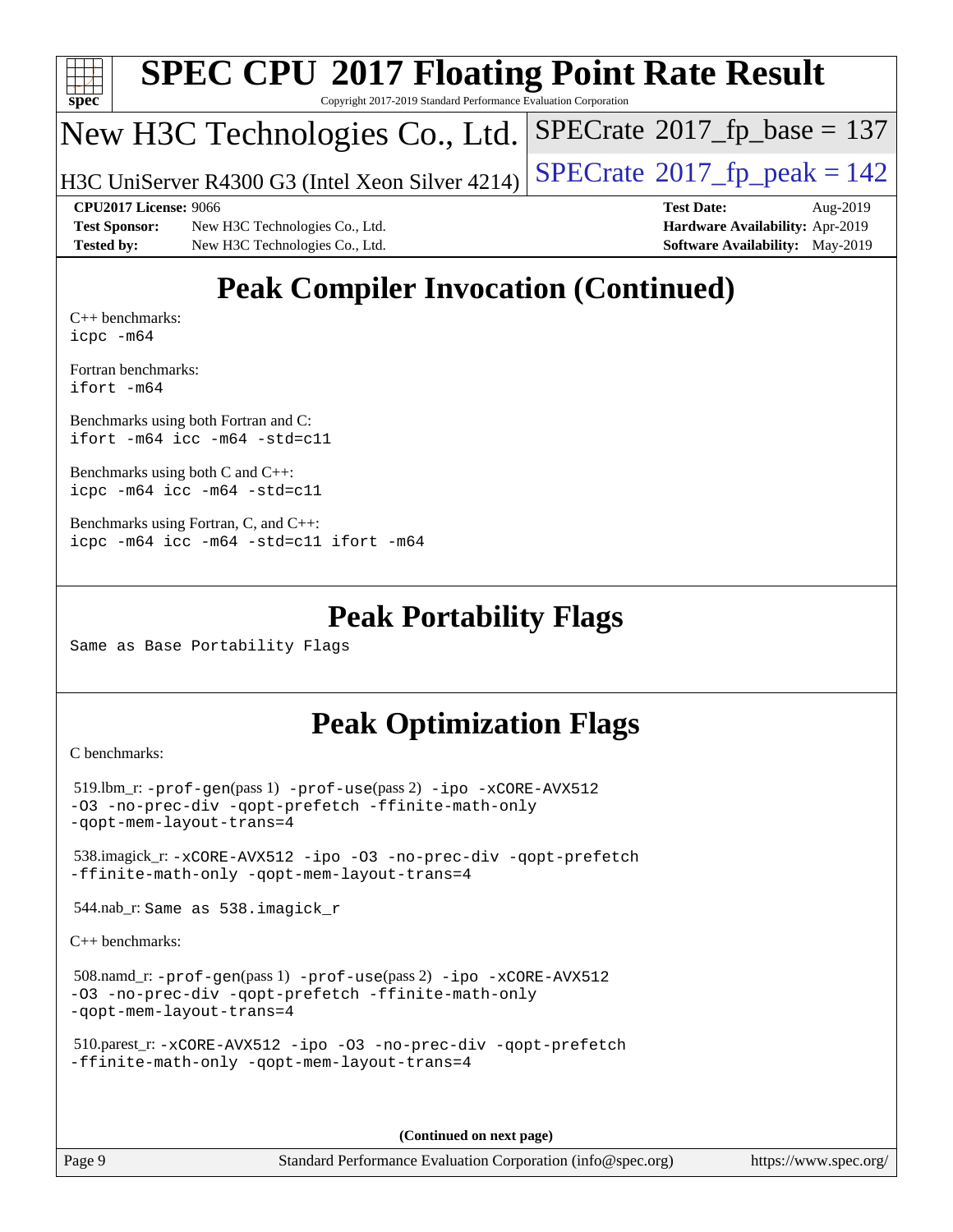| <b>SPEC CPU®2017 Floating Point Rate Result</b><br>spec<br>Copyright 2017-2019 Standard Performance Evaluation Corporation                                                                                                                                 |                                                                                                            |
|------------------------------------------------------------------------------------------------------------------------------------------------------------------------------------------------------------------------------------------------------------|------------------------------------------------------------------------------------------------------------|
| New H3C Technologies Co., Ltd.                                                                                                                                                                                                                             | $SPECrate^{\circ}2017$ _fp_base = 137                                                                      |
| H3C UniServer R4300 G3 (Intel Xeon Silver 4214)                                                                                                                                                                                                            | $SPECTate@2017fr peak = 142$                                                                               |
| <b>CPU2017 License: 9066</b><br><b>Test Sponsor:</b><br>New H3C Technologies Co., Ltd.<br><b>Tested by:</b><br>New H3C Technologies Co., Ltd.                                                                                                              | <b>Test Date:</b><br>Aug-2019<br>Hardware Availability: Apr-2019<br><b>Software Availability:</b> May-2019 |
| <b>Peak Optimization Flags (Continued)</b>                                                                                                                                                                                                                 |                                                                                                            |
| Fortran benchmarks:                                                                                                                                                                                                                                        |                                                                                                            |
| 503.bwaves_r: -xCORE-AVX512 -ipo -03 -no-prec-div -qopt-prefetch<br>-ffinite-math-only -qopt-mem-layout-trans=4 -auto<br>-nostandard-realloc-lhs -align array32byte                                                                                        |                                                                                                            |
| 549.fotonik3d_r: Same as 503.bwaves_r                                                                                                                                                                                                                      |                                                                                                            |
| 554.roms_r: -prof-gen(pass 1) -prof-use(pass 2) -ipo -xCORE-AVX512<br>-03 -no-prec-div -qopt-prefetch -ffinite-math-only<br>-qopt-mem-layout-trans=4 -auto -nostandard-realloc-lhs<br>-align array32byte                                                   |                                                                                                            |
| Benchmarks using both Fortran and C:<br>-prof-gen(pass 1) -prof-use(pass 2) -ipo -xCORE-AVX512 -03<br>-no-prec-div -qopt-prefetch -ffinite-math-only<br>-qopt-mem-layout-trans=4 -auto -nostandard-realloc-lhs<br>-align array32byte                       |                                                                                                            |
| Benchmarks using both $C$ and $C++$ :                                                                                                                                                                                                                      |                                                                                                            |
| $511.$ povray_r: -prof-gen(pass 1) -prof-use(pass 2) -ipo -xCORE-AVX512<br>-03 -no-prec-div -qopt-prefetch -ffinite-math-only<br>-gopt-mem-layout-trans=4                                                                                                  |                                                                                                            |
| 526.blender_r:-xCORE-AVX512 -ipo -03 -no-prec-div -qopt-prefetch<br>-ffinite-math-only -qopt-mem-layout-trans=4                                                                                                                                            |                                                                                                            |
| Benchmarks using Fortran, C, and C++:<br>-xCORE-AVX512 -ipo -03 -no-prec-div -qopt-prefetch<br>-ffinite-math-only -qopt-mem-layout-trans=4 -auto<br>-nostandard-realloc-lhs -align array32byte                                                             |                                                                                                            |
| The flags files that were used to format this result can be browsed at                                                                                                                                                                                     |                                                                                                            |
| http://www.spec.org/cpu2017/flags/Intel-ic19.0ul-official-linux64.2019-07-09.html<br>http://www.spec.org/cpu2017/flags/New_H3C-Platform-Settings-V1.3-SKL-RevD.2019-09-03.html                                                                             |                                                                                                            |
| You can also download the XML flags sources by saving the following links:<br>http://www.spec.org/cpu2017/flags/Intel-ic19.0ul-official-linux64.2019-07-09.xml<br>http://www.spec.org/cpu2017/flags/New_H3C-Platform-Settings-V1.3-SKL-RevD.2019-09-03.xml |                                                                                                            |